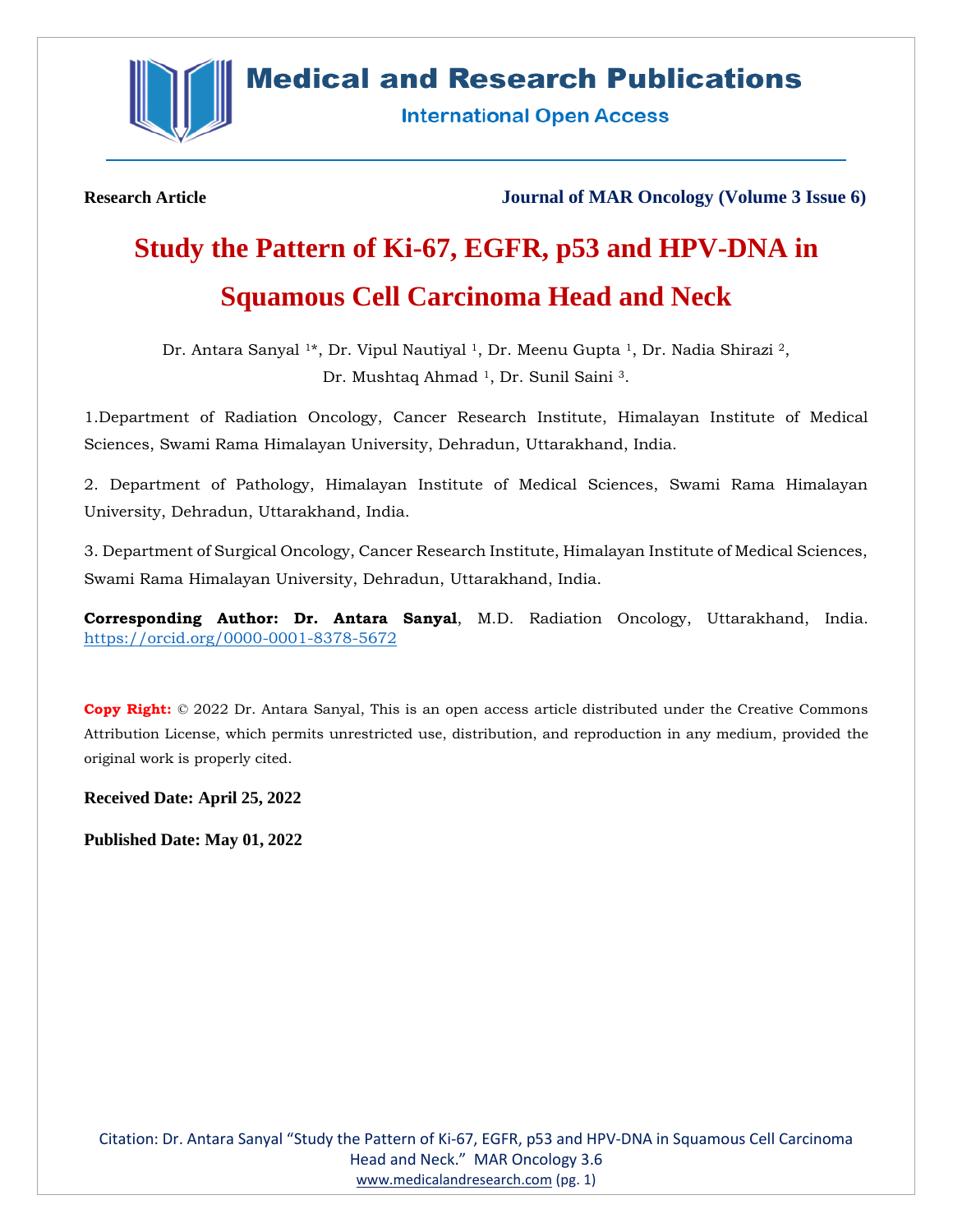### *Abstract*

### *Objectives:*

*To study the pattern of Ki-67, EGFR, p53 and HPV-DNA in Squamous Cell Carcinoma Head and Neck.* 

### *Methods:*

*Prospective data collection of HNSCC patients from January 2019 to January 2020 who were treated at our centre.* 

*Inclusion Criteria: Patients with Squamous Cell Carcinoma of the Head and Neck.* 

*Exclusion Criteria: Any previous oncological treatment except Biopsy/FNAC; Any other histology in Head and Neck.* 

*Histopathology and IHC was performed for molecular characterization of tumours. DNA-PCR was performed for HPV-DNA in oral swabs. The patients were managed as per institutional protocol and standard guidelines depending upon the site of Primary tumour and stage.*

### *Results:*

*Total patients (N)=51; Age Group (Years) <50: 31.4%; 48 male (94.1%); T-Stage: T4: 35.2%; N-Stage: N3: 13.7%; Site-Wise (predominantly): Oral Cavity: 23.5%, Oropharynx: 45%; Risk Categorization: High Risk (EGFR 2+ & 3+ / p53 2+ & 3+/ Ki-67: > 25% ): 44 (86.3%) and Low Risk (EGFR / p53 / Ki-67 1+/Negative): 7 (13.7%). On Kaplan-Meier Survival Analysis,it was observed that survival probability of low risk was better than high risk.*

### *Conclusions:*

*A battery of biomarkers in addition to histopathology is an unmet need for predictive outcomes with certain treatment modalities and prognostication of the primary disease in Head and neck and should be incorporated in management guidelines.*

*Keywords: HNSCC; NACT; PORT; IHC; EGFR; p53; Ki-67; HPV-DNA; Oral Cavity, Oropharynx.*

Citation: Dr. Antara Sanyal "Study the Pattern of Ki-67, EGFR, p53 and HPV-DNA in Squamous Cell Carcinoma Head and Neck" MAR Oncology 3.6 [www.medicalandresearch.com](http://www.medicalandresearch.com/) (pg. 2)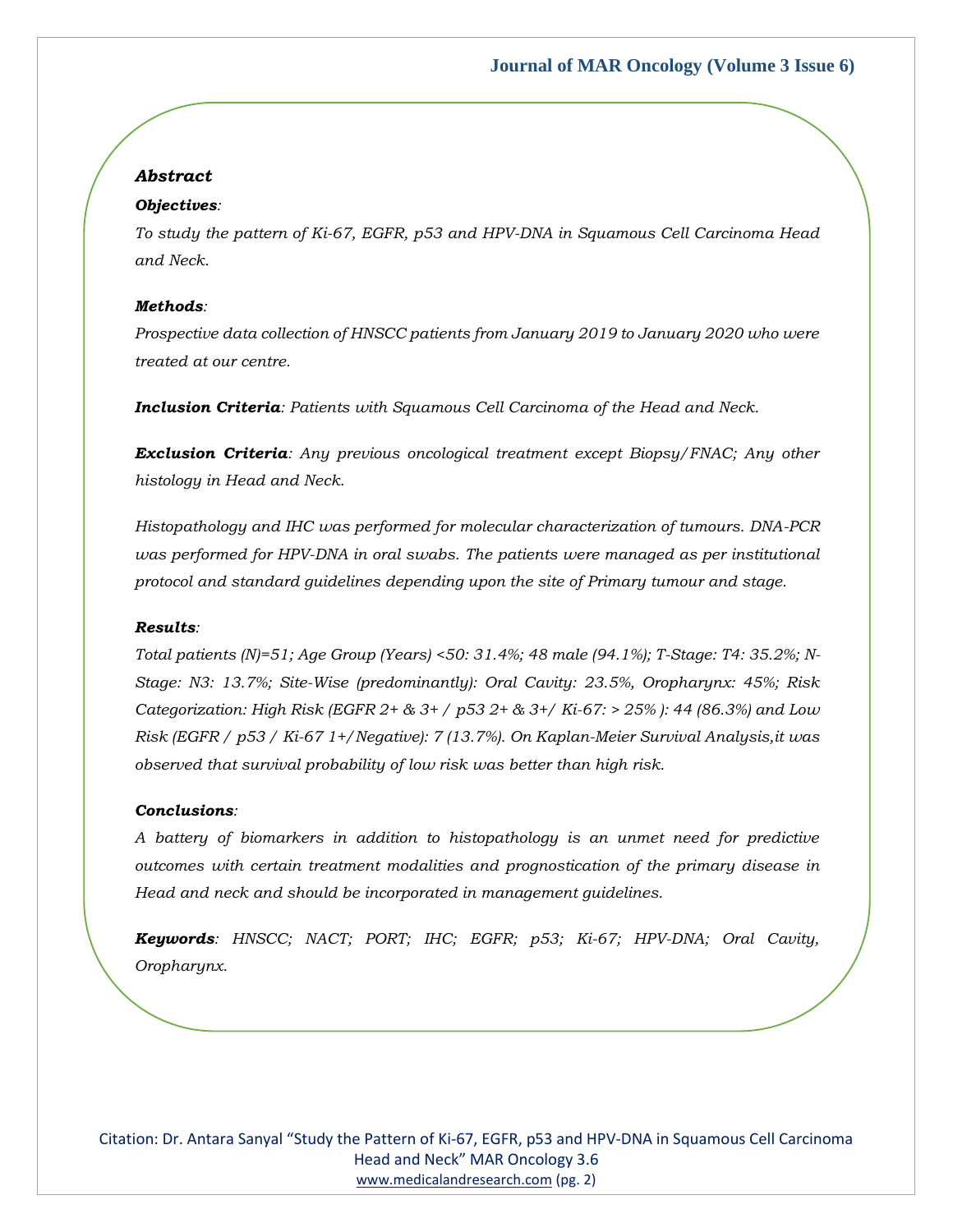### **Introduction**

Being the 6th most common cancer worldwide (1), in Indian Scenario, HNSCC is predominantly diagnosed in men and ranked 5th most common malignancy amongst women (2). The Field Cancerization theory helped establish emergence of malignancy in the head and neck region due to various genetic alterations (3) including TSGs (tumour suppressor genes) amongst others (4). Earlier, management of head and neck malignancies was initially limited to conventional prognostic factors commonly practiced clinically however in most of these cases, inadequacy of these factors and inability to differentiate these tumors on the basis of response to treatment and clinical outcome despite being of the same clinical stage was a major confounding factor. Henceforth, the ground for incorporation of molecular and biological prognostic markers came into play to better reflect the biological diversity that a disease may encompass and to tailor treatment plans according to it and the clinical stage (5). Varied alterations in oncogenes and receptors for growth drivers such as and not limited to p53 and EGFR are attributed for molecular carcinogenesis of HNSCC. Thus, identification of individual disease risk and prognosis with the study of molecular biomarkers has become significant (6). In this study, we observed the pattern of Ki-67, p53, EGFR after risk categorization in HNSCC along with its correlation with clinicopathological parameters and its effect on treatment outcomes.

### **Materials and Methods:**

### **Patient Selection**

This observational cross-sectional study was conducted in the Department of Radiation Oncology, HIMS - 51 patients of newly diagnosed Squamous Cell Carcinoma Head and Neck were included after written consent. Exclusion Criteria: Any previous oncological treatment excluding Biopsy/FNAC, any other histology.

All relevant data was collected in the form of pre-developed data reporting forms, labs and radiological investigations. Staging was done as per AJCC 2017 Edition.

#### **Immunohistochemistry, Interpretation and Scoring**

H & E staining of paraffin blocks followed by IHC for Ki-67, EGFR and p53 was performed as per protocol in the Department of Pathology (BIOGENEX Company Kit). The expression of Ki-67, EGFR and p53 were scored semi-quantitatively: P53: Mouse Monoclonal, Clone- D07, Conc. IVD, Cell Marque, 453R-94; EGFR: Rabbit Monoclonal, Clone- SP84, Conc. IVD, Cell Marque, 414R-14; Ki-67: Rabbit Monoclonal, Clone-30-9, RTU. IVD, VENTANA, 790 - 4286 -5M.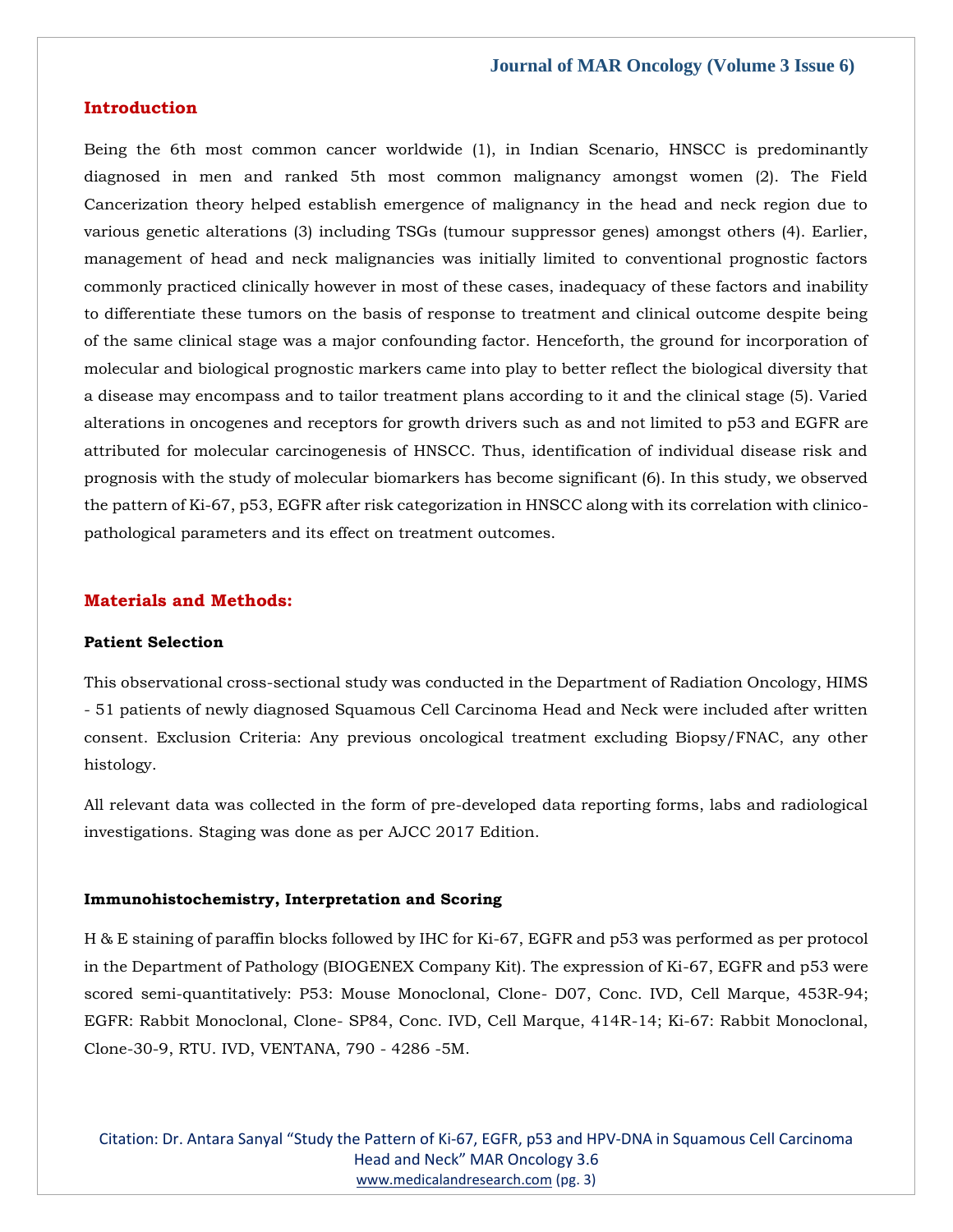**(i) EGFR Immunostain Scoring** (membranous staining of tumour cells): '0': No Staining in <10%, '1+': Incomplete staining in >10%, '2+': Weak-moderate complete staining in >10%, '3+': Strong and complete staining in >10%.

**(ii) Scoring of Ki-67 and p53** (Positivity of Nuclei [%]): '0': Complete lack of positivity, '1+': 5-10, '2+': 10-30, '3+': 30-50, '4+': >50.

**(iii) DNA-PCR for Human Papilloma Virus:** HPV DNA was analyzed by PCR (Sample Type: Oral Swab; HPV-DNA including oncogenic and non-oncogenic types - "16, 18, 31 , 33 , 35 , 39 , 45 , 51 , 52 , 56 , 58 , 59 , 66 and 68").

**Risk Stratification:** We have grouped IHC Markers as-

High Risk: Ki-67: >25%, p53: 2+/3+, EGFR: 2+/3+ Low Risk: Ki-67: ≤ 25%, p53: 1+/Negative, EGFR: 1+

### **Treatment Modalities:**

Depending on the site of Primary and stage, in cases of locally advanced disease, patients underwent 2- 3 cycles of Induction chemotherapy followed by depending upon the site-specific response, either were subjected to Surgery + PORT or Definitive CRT or Palliative EBRT.

### **Statistical Analysis:**

A database was constituted using electronic spreadsheets (MS Excel), freely available software solutions (SPSS Version 20), NTCP software to store and manage the collected data. Data interpretation along with the analysis of obtained results was carried out using the following tests: Qualitative Data was expressed in terms of frequency/percentage; Quantitative Data were expressed in terms of mean ± SD; Paired t test was applied for the distribution of difference between two groups was normally distributed; a pvalue less than 0.05 was considered statistically significant.

### **Results**

Baseline characteristics have been summarized in Table 1.

Total patients (N)=51; 48 patients were male (94.1%) with 3 female patients (5.9%); with majority of the patients in the age Group of <50 years: 16 patients (31.4%); T-Stage: T4: 18 patients (35.2%), with most common N-stage being N2: 17 patients (33.3%), most common site of involvement: Oropharynx: 45% with Stage-IV: 31 patients (60.78%). Risk Stratification: High Risk: 44 (86.3%) and Low Risk: 7 (13.7%).

Citation: Dr. Antara Sanyal "Study the Pattern of Ki-67, EGFR, p53 and HPV-DNA in Squamous Cell Carcinoma Head and Neck" MAR Oncology 3.6 [www.medicalandresearch.com](http://www.medicalandresearch.com/) (pg. 4)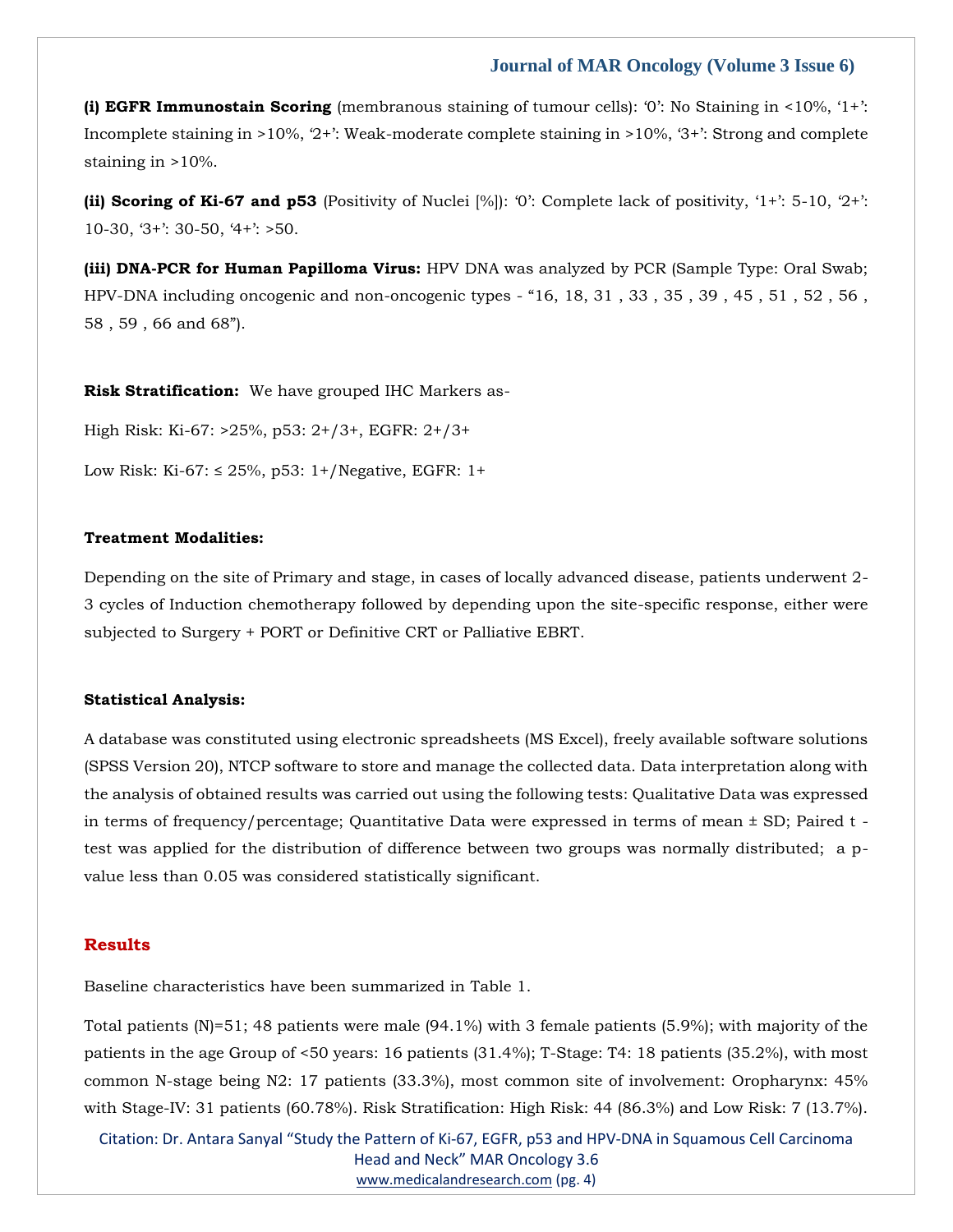| Table 1. Baseline Characteristics |                                       |                                 |
|-----------------------------------|---------------------------------------|---------------------------------|
|                                   | <b>Parameters</b>                     | Total (N)=51; Frequency (n) (%) |
| Age Groups (years) -              | $< 50\,$                              | 16 (31.4)                       |
|                                   | 50-60                                 | 15 (29.4)                       |
|                                   | 61-70                                 | 13 (25.5)                       |
|                                   | ${>}70$                               | 7(13.7)                         |
| Sex                               | Male                                  | 48 (94.1)                       |
|                                   | Female                                | 3(5.9)                          |
| <b>Tobacco</b>                    | Users                                 | 44 (84.6)                       |
|                                   | Non-Users                             | 7(13.5)                         |
| <b>T-Stage</b>                    | T <sub>4</sub>                        | 18 (35.2)                       |
|                                   | T <sub>3</sub><br>$\operatorname{T2}$ | 15 (29.4)<br>14 (27.4)          |
|                                   | $\rm{T}1$                             | 4(7.84)                         |
| N-Stage                           | $_{\rm N3}$                           | 7(13.7)                         |
|                                   | ${\rm N2}$                            | 17 (33.3)                       |
|                                   | $\mathbf{N}1$                         | 11 (21.5)                       |
|                                   | ${\rm N0}$                            | 16 (31.3)                       |
| Overall Stage -                   | $\rm I$                               | 2(3.7)                          |
|                                   | $\rm II$                              | 5(9.8)                          |
|                                   | $\rm III$                             | 13 (25.4)                       |
|                                   | ${\rm IV}$                            | 31 (60.7)                       |
| Site-Wise Distribution-           |                                       |                                 |
|                                   | Oral Cavity                           | 12 (23.5)                       |
|                                   | Oropharynx                            | 23 (45.0)                       |
|                                   | Larynx                                | 14 (27.4)                       |
|                                   | Hypopharynx                           | 2(3.9)                          |

Citation: Dr. Antara Sanyal "Study the Pattern of Ki-67, EGFR, p53 and HPV-DNA in Squamous Cell Carcinoma Head and Neck" MAR Oncology 3.6 [www.medicalandresearch.com](http://www.medicalandresearch.com/) (pg. 5)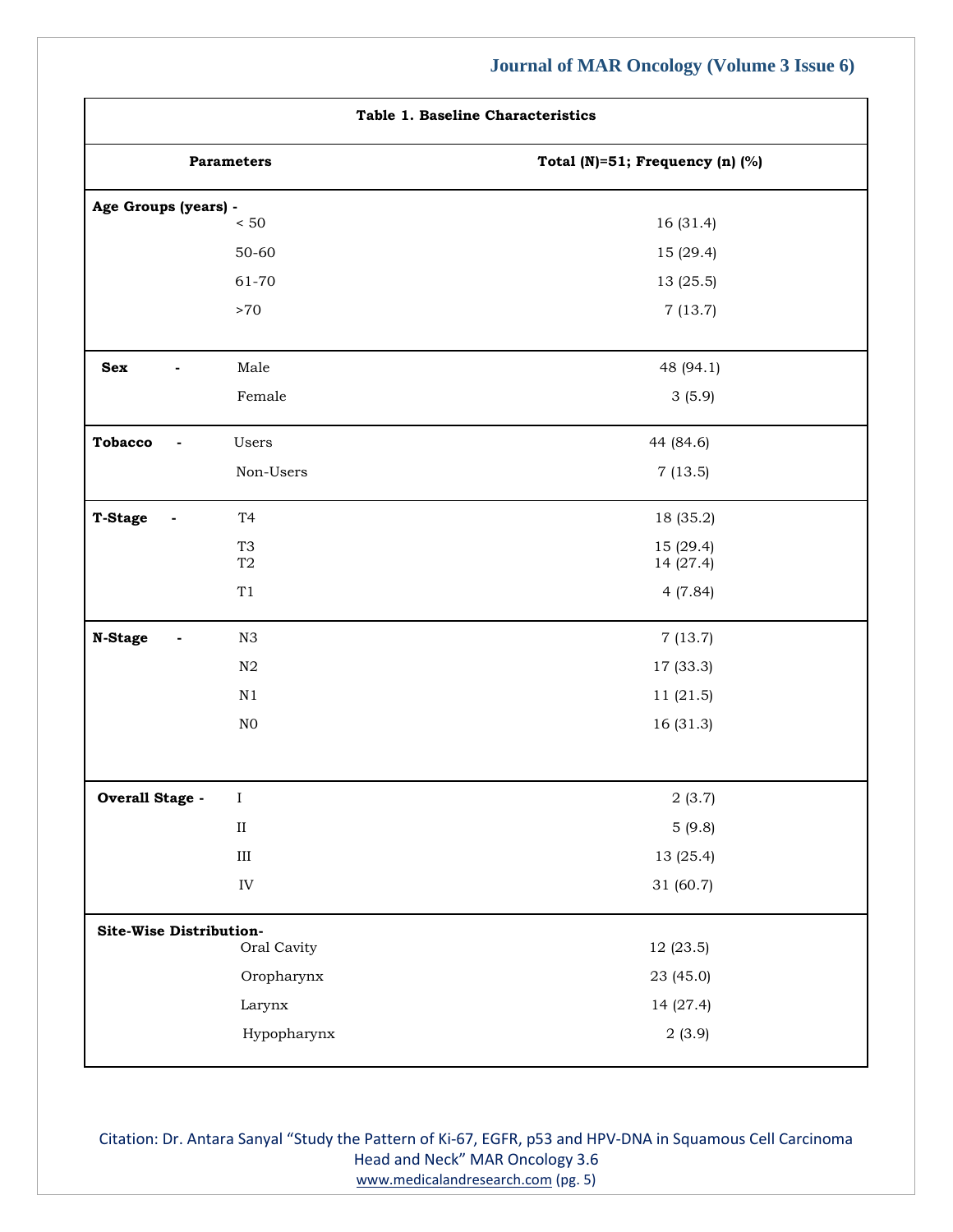### **Correlation of Risk Categories with Clinicopathological Parameters**

Of the 44 patients in the high risk category with overexpression of EGFR and p53 and a high proliferative index- it was observed in 37/51 (84.1%) were tobacco users vs. 7/51 (15.9%) non-users; 38/51 patients (86.4%) had a MDSCC grade of tumour with 6 patients (13.6%) harbouring a poorly differentiated tumour (p-value 0.427); majority of stage-IV cases had a high proliferative index (27/31), overexpression of EGFR (21/30) and p53 (26/31) with all of them being HPV-negative tumours (p-value 0.912).

### **Correlation of Risk Categories with Treatment Responders and Non-Responders**

37 patients received CTRT, of these, 27 patients received induction chemotherapy and it was observed that only 11 patients responded (partial response/complete response) post-induction chemotherapy of which majority had a high proliferative index, EGFR and p53 over-expression (10/11) and HPV negative tumours however majority of patients (33/37) had complete response post-definitive CRT despite a similar molecular profile- 27 (87.1%) in high risk and 6 (100%) in low-risk category.

### **Survival Analysis**

Between Treatment Arms: In terms of mean survival time, the average survival time is higher (i.e. 9.6 months) in IC + Surgery + CTRT as compared to Surgery + CTRT (i.e., 5.75) (p-value 0.087).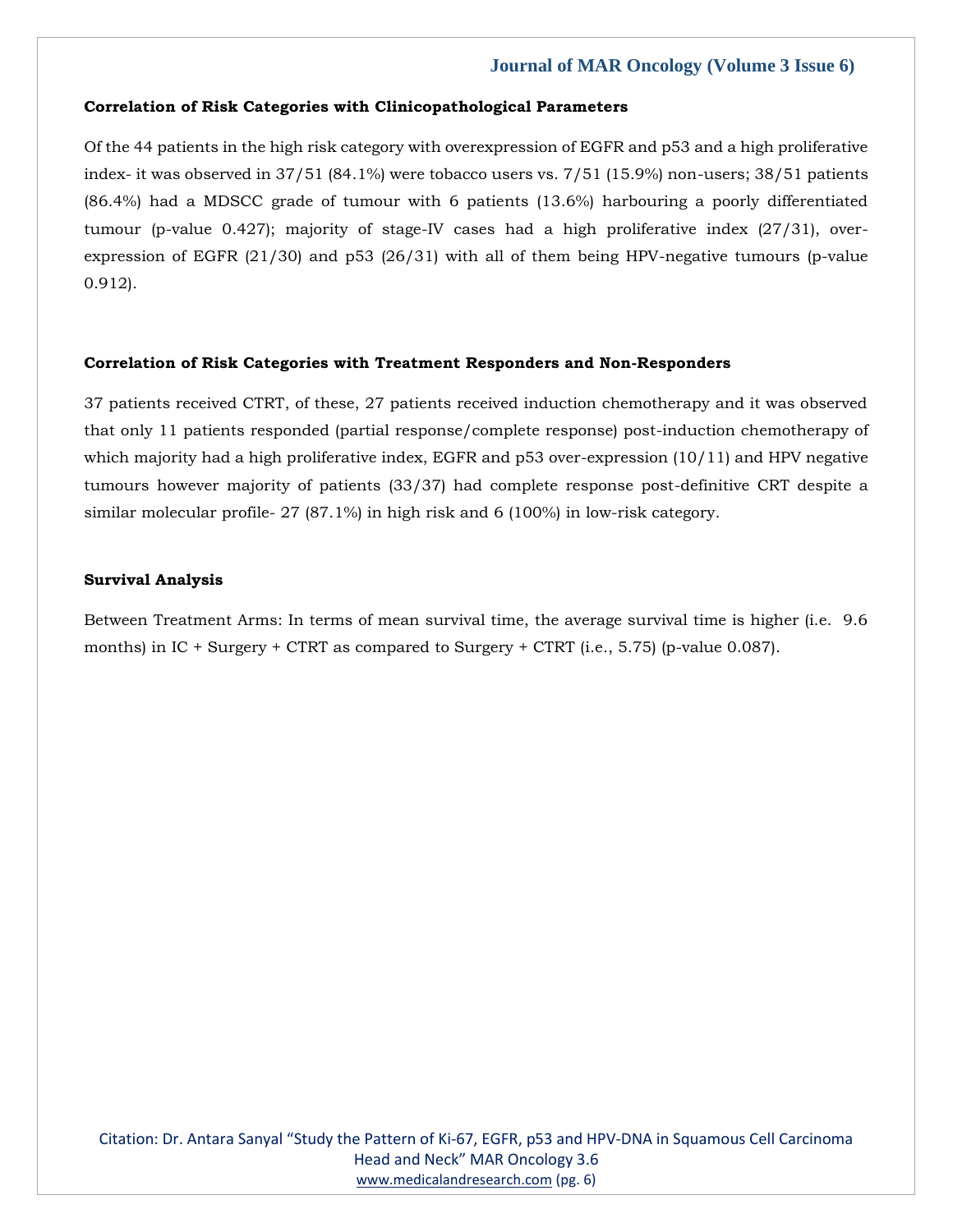

### **Figure 1**

Between High-risk and Low-risk categories: it was observed to be 7.0 months in high-risk category and 10.0 months in low-risk category- with average survival time being higher in low-risk category (p-value 0.178).

Citation: Dr. Antara Sanyal "Study the Pattern of Ki-67, EGFR, p53 and HPV-DNA in Squamous Cell Carcinoma Head and Neck" MAR Oncology 3.6 [www.medicalandresearch.com](http://www.medicalandresearch.com/) (pg. 7)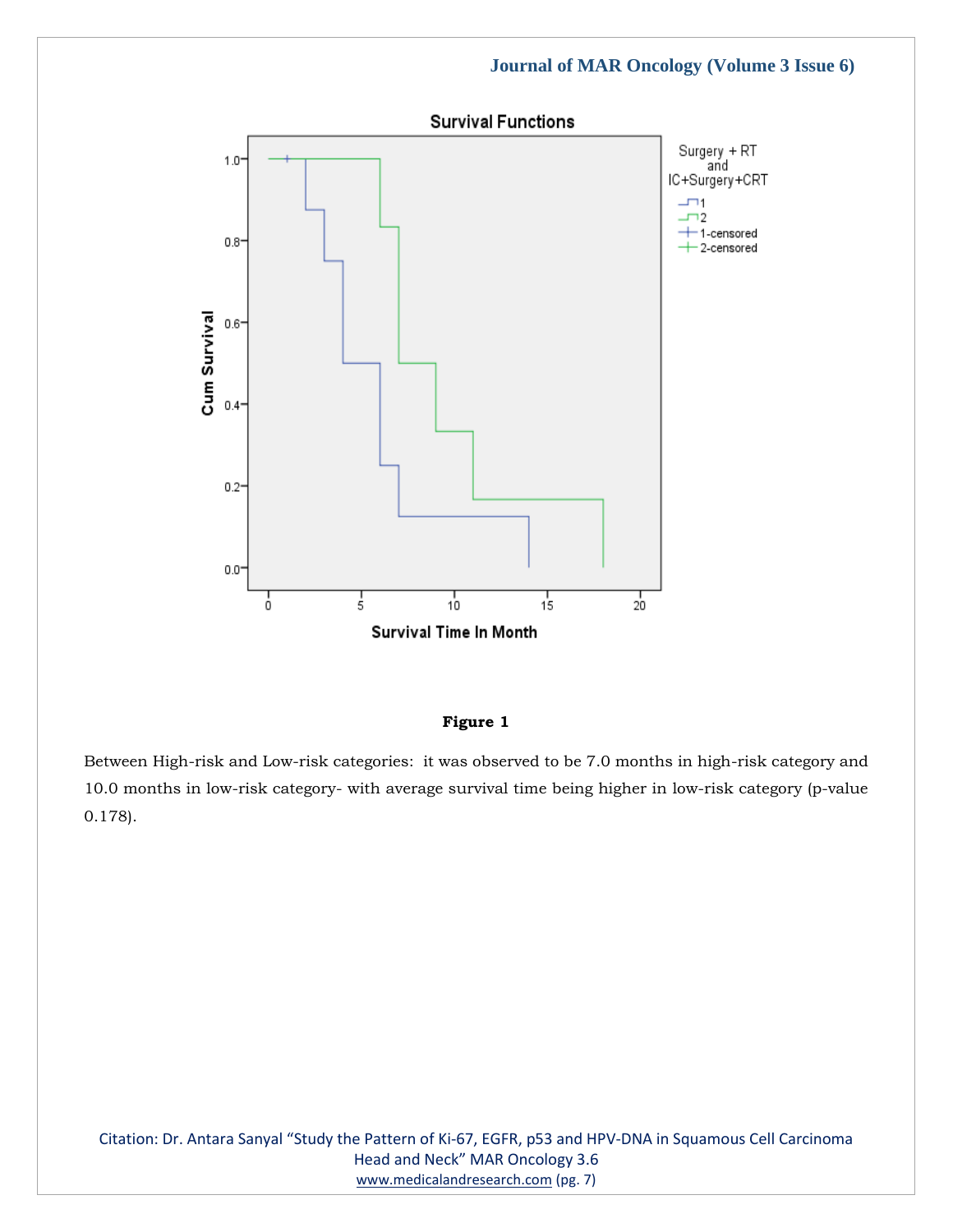



### **Discussion**

HNSCC being the 6th most commonplace malignancy; accounting for ~50-70% of total cause mortality and highest incidence in a country like ours (7), has been a widely researched in the last few decades in terms of etiology, pathogenesis, diagnostic evaluation and approach to treatment modalities. Hence for a more precise and accurate reflection of the tumour biology and aggressiveness, testing for a series of markers at the same time is required to find out the ones of paramount importance for prognostication and tailoring treatment accordingly for a comparable response to treatment with reduction in treatmentrelated toxicities (5). In our study, we were able to confirm male predominance (94.1%) in terms of HNSCC development with consistent history of alcohol and tobacco abuse whereas only 5.9% affected patients were female (1). In this study, there were 84.6 % (44/51) cases who were tobacco users whereas 13.5 % (7/51) of the cases had no history of tobacco usage in any form and is concordance to previous studies (7). In concordance to previous study on HNSCC for most common site of involvement (8), similar to that, our study also observed most common site of involvement in oropharynx (23/51) (45.09%) followed by larynx  $(14/51)$   $(27.45%)$  and others.

Citation: Dr. Antara Sanyal "Study the Pattern of Ki-67, EGFR, p53 and HPV-DNA in Squamous Cell Carcinoma Head and Neck" MAR Oncology 3.6 [www.medicalandresearch.com](http://www.medicalandresearch.com/) (pg. 8)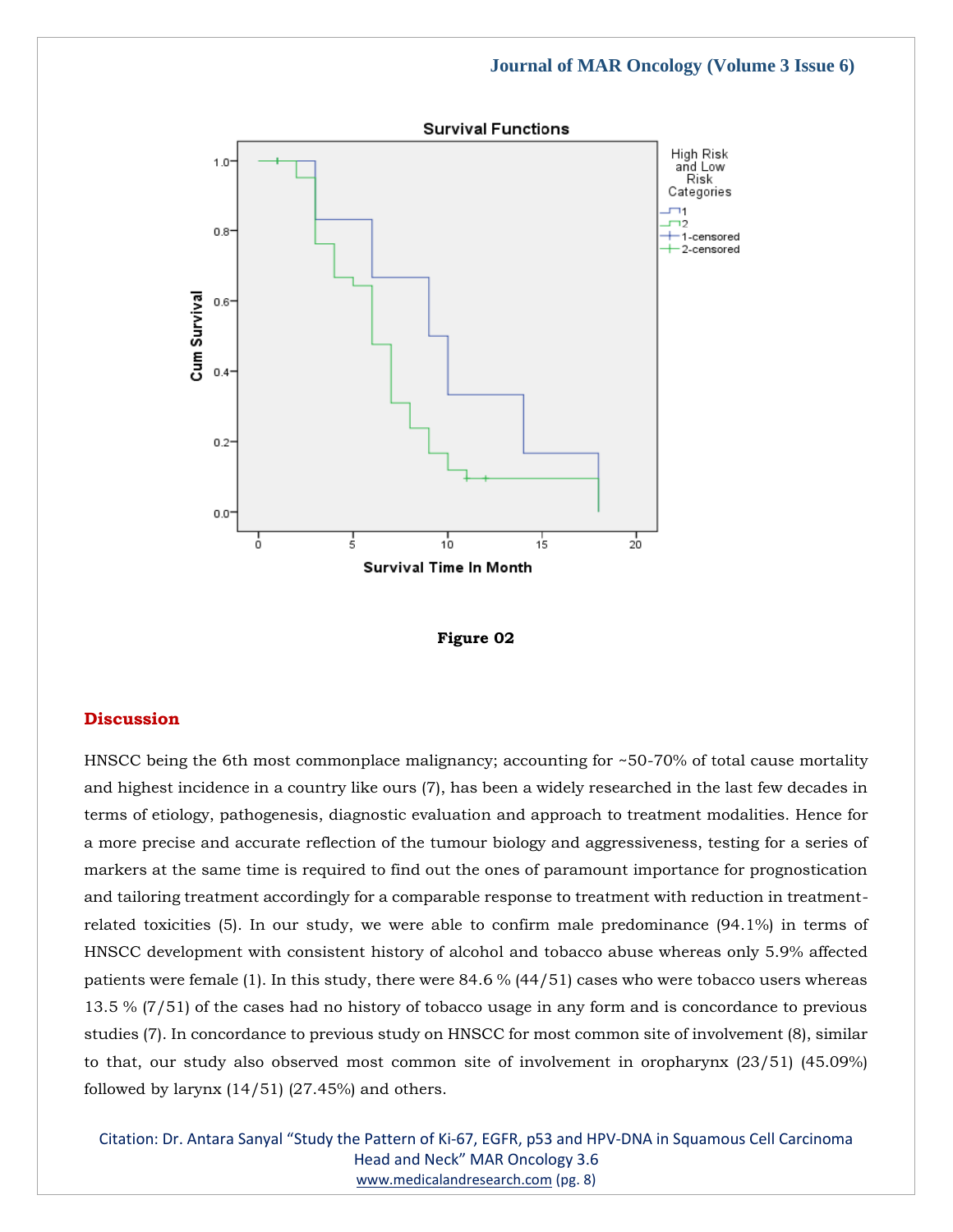As documented in previous studies, our study also showed that p53 mutated status significantly correlated with tobacco usage (90.2%) and with EGFR over-expression (88.2%). However, there were 13.72% users who had a p53-negative HNSCC. A possible reason for p53 negative status in tumour tissue is the limitation of the sensitivity of p53 IHC for detecting the p53 mutation as previously. Nylander et al. also reported that HNSCCs with large p53 mutations, such as deletions causing frame shifts or stop codons, which are reported to cover 12% of OPSCC cases with p53 mutations, produced tumors that were negative for p53 by IHC (9). In the present study, the patients who were p53-positive showed poorer prognosis than those who were p53 negative. In terms of response to treatment, of the 27 patients who had received induction chemotherapy as per our institutional protocol for LAHNC (locally advanced head and neck cancer), it was observed that: 11 patients (40.74%) had responded despite 10 of them harboring a high proliferative index (Ki-67 > 25%), 8 patients with EGFR overexpression, 9 of them with p53 mutation and 11/11 negative for HPV-DNA PCR. It was also observed that 16/27 (59.25%) were non-responders with EGFR overexpression with a majority with a low Ki-67 but p53 mutation present. This is in concordance to a study by Hitt et al. documenting poor response to induction chemotherapy (10). In terms of response to Definitive CTRT (37 patients), 33 had complete response in patients with EGFR over-expression with combined Ki-67/p53 mutated and is in concordance to a study by Kumar et al. (11); however 4 patients had a residual disease and 26 had recurrence post-treatment completion. As HPV positive patients were very scarce in our study with only 2 patients and is in concordance to a study by Rajesh D. et al (12).

The correlation and prognostication based on IHC markers and HPV-DNA positive/negative status is a burden in a set-up where logistic issues and poor compliance and default to treatment is a common confounding factor leading to poor accrual and statistically insignificant results despite documented evidence of response based on IHC marker status.Molecular subtyping is already common in some malignancies such as breast cancers, and shows great potential for furthering our understanding of OPSCCs. This report may help to generate study models with larger cohorts for improving treatment based on the classification of different molecular subtypes.

#### **Financial support and sponsorship**

Nil.

### **Conflicts of interest**

There are no conflicts of interest

Citation: Dr. Antara Sanyal "Study the Pattern of Ki-67, EGFR, p53 and HPV-DNA in Squamous Cell Carcinoma Head and Neck" MAR Oncology 3.6 [www.medicalandresearch.com](http://www.medicalandresearch.com/) (pg. 9)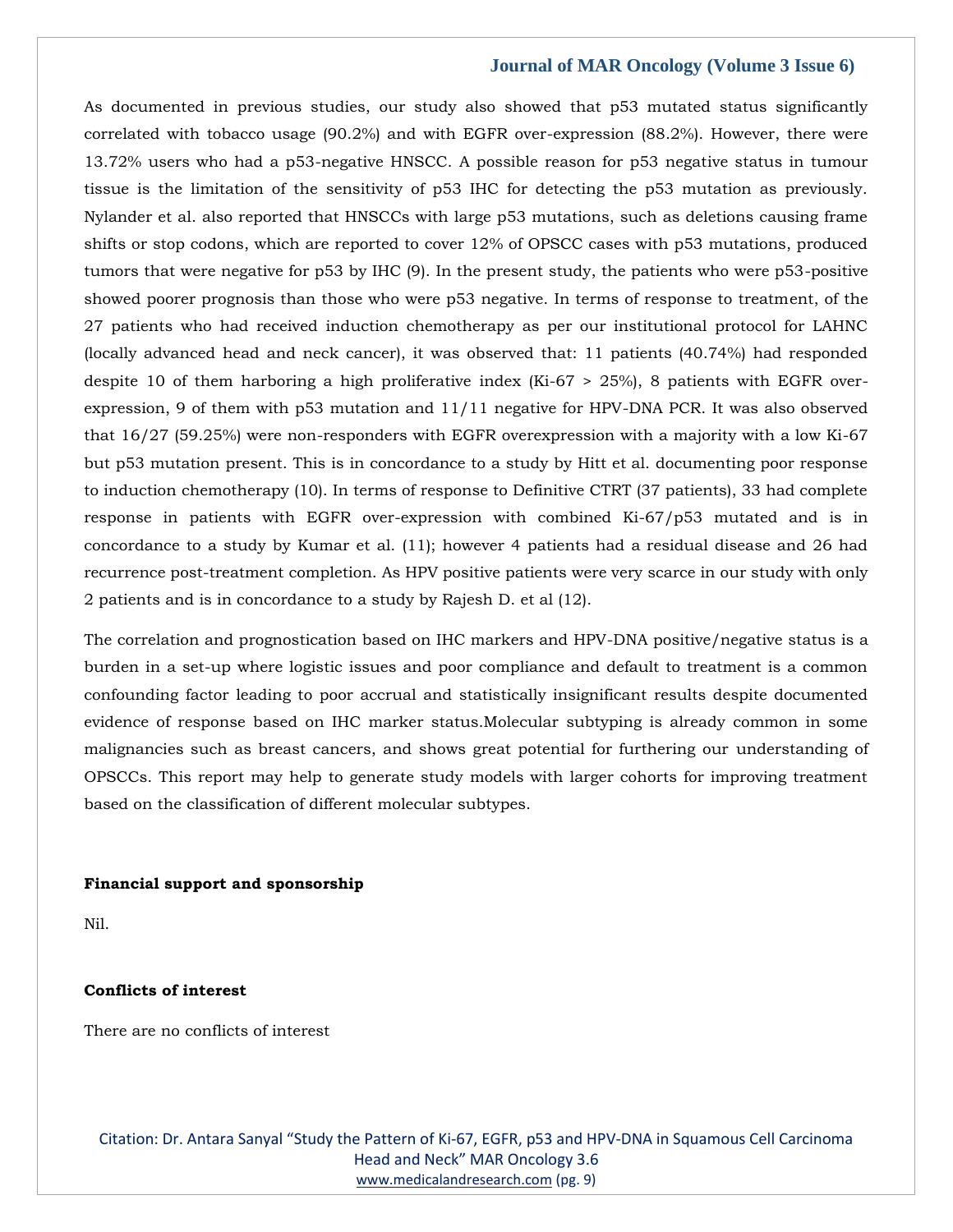### **References**

[1. Ferlay J, Soerjomataram I, Ervik M, Dikshit R, Eser S, Mathers C, et al. Globocan 2012. Estimated](https://publications.iarc.fr/Databases/Iarc-Cancerbases/GLOBOCAN-2012-Estimated-Cancer-Incidence-Mortality-And-Prevalence-Worldwide-In-2012-V1.0-2012/)  [cancer incidence, mortality and prevalence worldwide in 2012 v1.0. International Agency for Research](https://publications.iarc.fr/Databases/Iarc-Cancerbases/GLOBOCAN-2012-Estimated-Cancer-Incidence-Mortality-And-Prevalence-Worldwide-In-2012-V1.0-2012/)  [on Cancer. https://publications.iarc.fr/Databases/Iarc-Cancerbases/GLOBOCAN-2012-Estimated-](https://publications.iarc.fr/Databases/Iarc-Cancerbases/GLOBOCAN-2012-Estimated-Cancer-Incidence-Mortality-And-Prevalence-Worldwide-In-2012-V1.0-2012/)[Cancer-Incidence-Mortality-And-Prevalence-Worldwide-In-2012-V1.0-2012/ Accessed July 31 2018.](https://publications.iarc.fr/Databases/Iarc-Cancerbases/GLOBOCAN-2012-Estimated-Cancer-Incidence-Mortality-And-Prevalence-Worldwide-In-2012-V1.0-2012/)

[2. Sankaranarayanan R, Swaminathan R, Lucas E. Cancer survival in Africa, Asia, the Caribbean and](file:///C:/Users/Arief%20Mahimudh/Desktop/April/2.%20Sankaranarayanan%20R,%20Swaminathan%20R,%20Lucas%20E.%20Cancer%20survival%20in%20Africa,%20Asia,%20the%20Caribbean%20and%20Central%20America%20(SurvCan).%20International%20Agency%20for%20Research%20on%20Cancer.%20https:/survcan.iarc.%20fr/%20survivalcitation.php/%20Accessed%20July%2031%202018.)  [Central America \(SurvCan\). International Agency for Research on Cancer. https://survcan.iarc. fr/](file:///C:/Users/Arief%20Mahimudh/Desktop/April/2.%20Sankaranarayanan%20R,%20Swaminathan%20R,%20Lucas%20E.%20Cancer%20survival%20in%20Africa,%20Asia,%20the%20Caribbean%20and%20Central%20America%20(SurvCan).%20International%20Agency%20for%20Research%20on%20Cancer.%20https:/survcan.iarc.%20fr/%20survivalcitation.php/%20Accessed%20July%2031%202018.)  [survivalcitation.php/ Accessed July 31 2018.](file:///C:/Users/Arief%20Mahimudh/Desktop/April/2.%20Sankaranarayanan%20R,%20Swaminathan%20R,%20Lucas%20E.%20Cancer%20survival%20in%20Africa,%20Asia,%20the%20Caribbean%20and%20Central%20America%20(SurvCan).%20International%20Agency%20for%20Research%20on%20Cancer.%20https:/survcan.iarc.%20fr/%20survivalcitation.php/%20Accessed%20July%2031%202018.)

[3. Kumar A, Sharma S, Ahlawat B, Sharma A, Prasad S, Chaudhary N. Synchronous second primary](https://www.google.com/search?q=Synchronous+second+primary+upper+aerodigestive+tract+tumour+emphasizing+field+cancerization%3A+a+case+report&sxsrf=APq-WBu4Jp9-xCOn0U9fIEeHSeqgy3UVWA%3A1651035338552&ei=ysxoYvulIYeG4dUPpuWA0Aw&ved=0ahUKEwj7svb2ubP3AhUHQ7gEHaYyAMoQ4dUDCA4&oq=Synchronous+second+primary+upper+aerodigestive+tract+tumour+emphasizing+field+cancerization%3A+a+case+report&gs_lcp=Cgdnd3Mtd2l6EAwyBwgjEOoCECcyBwgjEOoCECcyBwgjEOoCECcyBwgjEOoCECcyBwgjEOoCECcyBwgjEOoCECcyBwgjEOoCECcyBwgjEOoCECcyBwgjEOoCECcyBwgjEOoCECdKBAhBGABKBAhGGABQ-gZY-gZg7gtoAXABeACAAQCIAQCSAQCYAQCgAQGgAQKwAQrAAQE&sclient=gws-wiz)  [upper aerodigestive tract tumour emphasizing field cancerization: a case report. J Med Res Prac.](https://www.google.com/search?q=Synchronous+second+primary+upper+aerodigestive+tract+tumour+emphasizing+field+cancerization%3A+a+case+report&sxsrf=APq-WBu4Jp9-xCOn0U9fIEeHSeqgy3UVWA%3A1651035338552&ei=ysxoYvulIYeG4dUPpuWA0Aw&ved=0ahUKEwj7svb2ubP3AhUHQ7gEHaYyAMoQ4dUDCA4&oq=Synchronous+second+primary+upper+aerodigestive+tract+tumour+emphasizing+field+cancerization%3A+a+case+report&gs_lcp=Cgdnd3Mtd2l6EAwyBwgjEOoCECcyBwgjEOoCECcyBwgjEOoCECcyBwgjEOoCECcyBwgjEOoCECcyBwgjEOoCECcyBwgjEOoCECcyBwgjEOoCECcyBwgjEOoCECcyBwgjEOoCECdKBAhBGABKBAhGGABQ-gZY-gZg7gtoAXABeACAAQCIAQCSAQCYAQCgAQGgAQKwAQrAAQE&sclient=gws-wiz)  [2015;4:16-20.](https://www.google.com/search?q=Synchronous+second+primary+upper+aerodigestive+tract+tumour+emphasizing+field+cancerization%3A+a+case+report&sxsrf=APq-WBu4Jp9-xCOn0U9fIEeHSeqgy3UVWA%3A1651035338552&ei=ysxoYvulIYeG4dUPpuWA0Aw&ved=0ahUKEwj7svb2ubP3AhUHQ7gEHaYyAMoQ4dUDCA4&oq=Synchronous+second+primary+upper+aerodigestive+tract+tumour+emphasizing+field+cancerization%3A+a+case+report&gs_lcp=Cgdnd3Mtd2l6EAwyBwgjEOoCECcyBwgjEOoCECcyBwgjEOoCECcyBwgjEOoCECcyBwgjEOoCECcyBwgjEOoCECcyBwgjEOoCECcyBwgjEOoCECcyBwgjEOoCECcyBwgjEOoCECdKBAhBGABKBAhGGABQ-gZY-gZg7gtoAXABeACAAQCIAQCSAQCYAQCgAQGgAQKwAQrAAQE&sclient=gws-wiz)

[4. Howard JD, Lu B, Chung CH. Therapeutic targets in head and neck squamous cell carcinoma:](https://www.google.com/search?q=Therapeutic+targets+in+head+and+neck+squamous+cell+carcinoma%3A+identification%2C+evaluation%2C+and+clinical+translation&sxsrf=APq-WBuVMADxqBxvuuJ4L1VtBlh5F3GEjw%3A1651038687499&ei=39loYrWKHvSP4-EPo96tiAo&ved=0ahUKEwj19emzxrP3AhX0xzgGHSNvC6EQ4dUDCA4&oq=Therapeutic+targets+in+head+and+neck+squamous+cell+carcinoma%3A+identification%2C+evaluation%2C+and+clinical+translation&gs_lcp=Cgdnd3Mtd2l6EAwyBwgjEOoCECcyBwgjEOoCECcyBwgjEOoCECcyBwgjEOoCECcyBwgjEOoCECcyBwgjEOoCECcyBwgjEOoCECcyBwgjEOoCECcyBwgjEOoCECcyBwgjEOoCECdKBAhBGABKBAhGGABQsANYsANg4QZoAXABeACAAQCIAQCSAQCYAQCgAQGgAQKwAQrAAQE&sclient=gws-wiz)  [identification, evaluation, and clinical translation. Oral Oncol. 2012;48\(1\):10-17.](https://www.google.com/search?q=Therapeutic+targets+in+head+and+neck+squamous+cell+carcinoma%3A+identification%2C+evaluation%2C+and+clinical+translation&sxsrf=APq-WBuVMADxqBxvuuJ4L1VtBlh5F3GEjw%3A1651038687499&ei=39loYrWKHvSP4-EPo96tiAo&ved=0ahUKEwj19emzxrP3AhX0xzgGHSNvC6EQ4dUDCA4&oq=Therapeutic+targets+in+head+and+neck+squamous+cell+carcinoma%3A+identification%2C+evaluation%2C+and+clinical+translation&gs_lcp=Cgdnd3Mtd2l6EAwyBwgjEOoCECcyBwgjEOoCECcyBwgjEOoCECcyBwgjEOoCECcyBwgjEOoCECcyBwgjEOoCECcyBwgjEOoCECcyBwgjEOoCECcyBwgjEOoCECcyBwgjEOoCECdKBAhBGABKBAhGGABQsANYsANg4QZoAXABeACAAQCIAQCSAQCYAQCgAQGgAQKwAQrAAQE&sclient=gws-wiz)

[5. Shah NG, Trivedi TI, Tankshali RA, Goswami JV, Jetly DH, Shukla SN, et al. Prognostic significance](https://www.google.com/search?q=Prognostic+significance+of+molecular+markers+in+oral+squamous+cell+carcinoma%3A+A+multivariate+analysis&sxsrf=APq-WBvQhcP0hpOmoeBUtQznNcynAWuaYA%3A1651038707235&ei=89loYsf2Da6F4-EP2sG-yA0&ved=0ahUKEwiHvJ69xrP3AhWuwjgGHdqgD9kQ4dUDCA4&oq=Prognostic+significance+of+molecular+markers+in+oral+squamous+cell+carcinoma%3A+A+multivariate+analysis&gs_lcp=Cgdnd3Mtd2l6EAwyBwgjEOoCECcyBwgjEOoCECcyBwgjEOoCECcyBwgjEOoCECcyBwgjEOoCECcyBwgjEOoCECcyBwgjEOoCECcyBwgjEOoCECcyBwgjEOoCECcyBwgjEOoCECdKBAhBGABKBAhGGABQnANYnANgjwdoAXAAeACAAQCIAQCSAQCYAQCgAQGgAQKwAQrAAQE&sclient=gws-wiz)  [of molecular markers in oral squamous cell carcinoma: A multivariate analysis. Head & Neck.](https://www.google.com/search?q=Prognostic+significance+of+molecular+markers+in+oral+squamous+cell+carcinoma%3A+A+multivariate+analysis&sxsrf=APq-WBvQhcP0hpOmoeBUtQznNcynAWuaYA%3A1651038707235&ei=89loYsf2Da6F4-EP2sG-yA0&ved=0ahUKEwiHvJ69xrP3AhWuwjgGHdqgD9kQ4dUDCA4&oq=Prognostic+significance+of+molecular+markers+in+oral+squamous+cell+carcinoma%3A+A+multivariate+analysis&gs_lcp=Cgdnd3Mtd2l6EAwyBwgjEOoCECcyBwgjEOoCECcyBwgjEOoCECcyBwgjEOoCECcyBwgjEOoCECcyBwgjEOoCECcyBwgjEOoCECcyBwgjEOoCECcyBwgjEOoCECcyBwgjEOoCECdKBAhBGABKBAhGGABQnANYnANgjwdoAXAAeACAAQCIAQCSAQCYAQCgAQGgAQKwAQrAAQE&sclient=gws-wiz)  [2009;31\(12\):1544-56.](https://www.google.com/search?q=Prognostic+significance+of+molecular+markers+in+oral+squamous+cell+carcinoma%3A+A+multivariate+analysis&sxsrf=APq-WBvQhcP0hpOmoeBUtQznNcynAWuaYA%3A1651038707235&ei=89loYsf2Da6F4-EP2sG-yA0&ved=0ahUKEwiHvJ69xrP3AhWuwjgGHdqgD9kQ4dUDCA4&oq=Prognostic+significance+of+molecular+markers+in+oral+squamous+cell+carcinoma%3A+A+multivariate+analysis&gs_lcp=Cgdnd3Mtd2l6EAwyBwgjEOoCECcyBwgjEOoCECcyBwgjEOoCECcyBwgjEOoCECcyBwgjEOoCECcyBwgjEOoCECcyBwgjEOoCECcyBwgjEOoCECcyBwgjEOoCECcyBwgjEOoCECdKBAhBGABKBAhGGABQnANYnANgjwdoAXAAeACAAQCIAQCSAQCYAQCgAQGgAQKwAQrAAQE&sclient=gws-wiz)

[6. Hashmi AA, Hussain ZF, Aijaz S, Irfan M, Khan EY, Naz S, et al. Immunohistochemical expression of](https://www.google.com/search?q=Immunohistochemical+expression+of+epidermal+growth+factor+receptor+%28EGFR%29+in+South+Asian+head+and+neck+squamous+cell+carcinoma%3A+association+with+various+risk+factors+and+clinic-pathologic+and+prognostic+parameters&sxsrf=APq-WBuY5SJndSGjc0G6-mi-Pb9OvUXO3Q%3A1651038727852&ei=B9poYq7RM62N4-EPqtmJ6AI&ved=0ahUKEwju8IjHxrP3AhWtxjgGHapsAi0Q4dUDCA4&oq=Immunohistochemical+expression+of+epidermal+growth+factor+receptor+%28EGFR%29+in+South+Asian+head+and+neck+squamous+cell+carcinoma%3A+association+with+various+risk+factors+and+clinic-pathologic+and+prognostic+parameters&gs_lcp=Cgdnd3Mtd2l6EAwyBwgjEOoCECcyBwgjEOoCECcyBwgjEOoCECcyBwgjEOoCECcyBwgjEOoCECcyBwgjEOoCECcyBwgjEOoCECcyBwgjEOoCECcyBwgjEOoCECcyBwgjEOoCECdKBAhBGABKBAhGGABQngNYngNgkQdoAXABeACAAQCIAQCSAQCYAQCgAQGgAQKwAQrAAQE&sclient=gws-wiz)  [epidermal growth factor receptor \(EGFR\) in South Asian head and neck squamous cell carcinoma:](https://www.google.com/search?q=Immunohistochemical+expression+of+epidermal+growth+factor+receptor+%28EGFR%29+in+South+Asian+head+and+neck+squamous+cell+carcinoma%3A+association+with+various+risk+factors+and+clinic-pathologic+and+prognostic+parameters&sxsrf=APq-WBuY5SJndSGjc0G6-mi-Pb9OvUXO3Q%3A1651038727852&ei=B9poYq7RM62N4-EPqtmJ6AI&ved=0ahUKEwju8IjHxrP3AhWtxjgGHapsAi0Q4dUDCA4&oq=Immunohistochemical+expression+of+epidermal+growth+factor+receptor+%28EGFR%29+in+South+Asian+head+and+neck+squamous+cell+carcinoma%3A+association+with+various+risk+factors+and+clinic-pathologic+and+prognostic+parameters&gs_lcp=Cgdnd3Mtd2l6EAwyBwgjEOoCECcyBwgjEOoCECcyBwgjEOoCECcyBwgjEOoCECcyBwgjEOoCECcyBwgjEOoCECcyBwgjEOoCECcyBwgjEOoCECcyBwgjEOoCECcyBwgjEOoCECdKBAhBGABKBAhGGABQngNYngNgkQdoAXABeACAAQCIAQCSAQCYAQCgAQGgAQKwAQrAAQE&sclient=gws-wiz)  [association with various risk factors and clinic-pathologic and prognostic parameters. World J Surg](https://www.google.com/search?q=Immunohistochemical+expression+of+epidermal+growth+factor+receptor+%28EGFR%29+in+South+Asian+head+and+neck+squamous+cell+carcinoma%3A+association+with+various+risk+factors+and+clinic-pathologic+and+prognostic+parameters&sxsrf=APq-WBuY5SJndSGjc0G6-mi-Pb9OvUXO3Q%3A1651038727852&ei=B9poYq7RM62N4-EPqtmJ6AI&ved=0ahUKEwju8IjHxrP3AhWtxjgGHapsAi0Q4dUDCA4&oq=Immunohistochemical+expression+of+epidermal+growth+factor+receptor+%28EGFR%29+in+South+Asian+head+and+neck+squamous+cell+carcinoma%3A+association+with+various+risk+factors+and+clinic-pathologic+and+prognostic+parameters&gs_lcp=Cgdnd3Mtd2l6EAwyBwgjEOoCECcyBwgjEOoCECcyBwgjEOoCECcyBwgjEOoCECcyBwgjEOoCECcyBwgjEOoCECcyBwgjEOoCECcyBwgjEOoCECcyBwgjEOoCECcyBwgjEOoCECdKBAhBGABKBAhGGABQngNYngNgkQdoAXABeACAAQCIAQCSAQCYAQCgAQGgAQKwAQrAAQE&sclient=gws-wiz)  [Onc. 2018; 16:1-9.](https://www.google.com/search?q=Immunohistochemical+expression+of+epidermal+growth+factor+receptor+%28EGFR%29+in+South+Asian+head+and+neck+squamous+cell+carcinoma%3A+association+with+various+risk+factors+and+clinic-pathologic+and+prognostic+parameters&sxsrf=APq-WBuY5SJndSGjc0G6-mi-Pb9OvUXO3Q%3A1651038727852&ei=B9poYq7RM62N4-EPqtmJ6AI&ved=0ahUKEwju8IjHxrP3AhWtxjgGHapsAi0Q4dUDCA4&oq=Immunohistochemical+expression+of+epidermal+growth+factor+receptor+%28EGFR%29+in+South+Asian+head+and+neck+squamous+cell+carcinoma%3A+association+with+various+risk+factors+and+clinic-pathologic+and+prognostic+parameters&gs_lcp=Cgdnd3Mtd2l6EAwyBwgjEOoCECcyBwgjEOoCECcyBwgjEOoCECcyBwgjEOoCECcyBwgjEOoCECcyBwgjEOoCECcyBwgjEOoCECcyBwgjEOoCECcyBwgjEOoCECcyBwgjEOoCECdKBAhBGABKBAhGGABQngNYngNgkQdoAXABeACAAQCIAQCSAQCYAQCgAQGgAQKwAQrAAQE&sclient=gws-wiz)

[7. Bukhari MH, Saba K, Qamar S, Khalil E, Niazi S. Histopathological and Immunohistochemistry](https://www.google.com/search?q=Histopathological+and+Immunohistochemistry+Observations+Based+Bukhari+Grading+for+Squamous+cell+carcinoma&sxsrf=APq-WBs9ldN9jxXiqhqtvfV4kRyMxZQRfA%3A1651038745658&ei=GdpoYqzdJ-yW4-EP2Ki3gAk&ved=0ahUKEwjszcfPxrP3AhVsyzgGHVjUDZAQ4dUDCA4&oq=Histopathological+and+Immunohistochemistry+Observations+Based+Bukhari+Grading+for+Squamous+cell+carcinoma&gs_lcp=Cgdnd3Mtd2l6EAwyBwgjEOoCECcyBwgjEOoCECcyBwgjEOoCECcyBwgjEOoCECcyBwgjEOoCECcyBwgjEOoCECcyBwgjEOoCECcyBwgjEOoCECcyBwgjEOoCECcyBwgjEOoCECdKBAhBGABKBAhGGABQvwlYvwlg2Q5oAXAAeACAAQCIAQCSAQCYAQCgAQGgAQKwAQrAAQE&sclient=gws-wiz)  [Observations Based Bukhari Grading for Squamous cell carcinoma. Acta Medica International.](https://www.google.com/search?q=Histopathological+and+Immunohistochemistry+Observations+Based+Bukhari+Grading+for+Squamous+cell+carcinoma&sxsrf=APq-WBs9ldN9jxXiqhqtvfV4kRyMxZQRfA%3A1651038745658&ei=GdpoYqzdJ-yW4-EP2Ki3gAk&ved=0ahUKEwjszcfPxrP3AhVsyzgGHVjUDZAQ4dUDCA4&oq=Histopathological+and+Immunohistochemistry+Observations+Based+Bukhari+Grading+for+Squamous+cell+carcinoma&gs_lcp=Cgdnd3Mtd2l6EAwyBwgjEOoCECcyBwgjEOoCECcyBwgjEOoCECcyBwgjEOoCECcyBwgjEOoCECcyBwgjEOoCECcyBwgjEOoCECcyBwgjEOoCECcyBwgjEOoCECcyBwgjEOoCECdKBAhBGABKBAhGGABQvwlYvwlg2Q5oAXAAeACAAQCIAQCSAQCYAQCgAQGgAQKwAQrAAQE&sclient=gws-wiz)  [2015;2\(2\):54-60.](https://www.google.com/search?q=Histopathological+and+Immunohistochemistry+Observations+Based+Bukhari+Grading+for+Squamous+cell+carcinoma&sxsrf=APq-WBs9ldN9jxXiqhqtvfV4kRyMxZQRfA%3A1651038745658&ei=GdpoYqzdJ-yW4-EP2Ki3gAk&ved=0ahUKEwjszcfPxrP3AhVsyzgGHVjUDZAQ4dUDCA4&oq=Histopathological+and+Immunohistochemistry+Observations+Based+Bukhari+Grading+for+Squamous+cell+carcinoma&gs_lcp=Cgdnd3Mtd2l6EAwyBwgjEOoCECcyBwgjEOoCECcyBwgjEOoCECcyBwgjEOoCECcyBwgjEOoCECcyBwgjEOoCECcyBwgjEOoCECcyBwgjEOoCECcyBwgjEOoCECcyBwgjEOoCECdKBAhBGABKBAhGGABQvwlYvwlg2Q5oAXAAeACAAQCIAQCSAQCYAQCgAQGgAQKwAQrAAQE&sclient=gws-wiz)

[8. Sharma JD, Baishya N, Kataki AC, Kalita CR, Das AK, Rahman T. Head and neck squamous cell](https://www.google.com/search?q=Head+and+neck+squamous+cell+carcinoma+in+young+adults%3A+A+hospital-based+study.+&sxsrf=APq-WBueLXY-RsJPI8VIsY1oHKVJvqbe4w%3A1651038762369&ei=KtpoYpeNFoPE4-EP39uyiAM&ved=0ahUKEwiXysPXxrP3AhUD4jgGHd-tDDEQ4dUDCA4&oq=Head+and+neck+squamous+cell+carcinoma+in+young+adults%3A+A+hospital-based+study.+&gs_lcp=Cgdnd3Mtd2l6EAw6BwgjEOoCECdKBAhBGABKBAhGGABQjANYjANgvwZoAXAAeACAAWuIAWuSAQMwLjGYAQCgAQGgAQKwAQrAAQE&sclient=gws-wiz)  [carcinoma in young adults: A hospital-based study. Indian J Med Paediatr Oncol. 2019;40\(S1\)18-22.](https://www.google.com/search?q=Head+and+neck+squamous+cell+carcinoma+in+young+adults%3A+A+hospital-based+study.+&sxsrf=APq-WBueLXY-RsJPI8VIsY1oHKVJvqbe4w%3A1651038762369&ei=KtpoYpeNFoPE4-EP39uyiAM&ved=0ahUKEwiXysPXxrP3AhUD4jgGHd-tDDEQ4dUDCA4&oq=Head+and+neck+squamous+cell+carcinoma+in+young+adults%3A+A+hospital-based+study.+&gs_lcp=Cgdnd3Mtd2l6EAw6BwgjEOoCECdKBAhBGABKBAhGGABQjANYjANgvwZoAXAAeACAAWuIAWuSAQMwLjGYAQCgAQGgAQKwAQrAAQE&sclient=gws-wiz)

[9. Nylander K, Dabelsteen E, Hall PA. The p53 molecule and its prognostic role in squamous cell](https://www.google.com/search?q=The+p53+molecule+and+its+prognostic+role+in+squamous+cell+carcinomas+of+the+head+and+neck&sxsrf=APq-WBsedXLokjb1gs4aSZQcADJHyZHB4w%3A1651038798684&ei=TtpoYp2iKcqC4-EP59ar4A0&ved=0ahUKEwidgezoxrP3AhVKwTgGHWfrCtwQ4dUDCA4&oq=The+p53+molecule+and+its+prognostic+role+in+squamous+cell+carcinomas+of+the+head+and+neck&gs_lcp=Cgdnd3Mtd2l6EAxKBAhBGABKBAhGGABQAFgAYABoAHAAeACAAQCIAQCSAQCYAQA&sclient=gws-wiz)  [carcinomas of the head and neck. J Oral Pathol Med. 2000;29\(9\):413-25.](https://www.google.com/search?q=The+p53+molecule+and+its+prognostic+role+in+squamous+cell+carcinomas+of+the+head+and+neck&sxsrf=APq-WBsedXLokjb1gs4aSZQcADJHyZHB4w%3A1651038798684&ei=TtpoYp2iKcqC4-EP59ar4A0&ved=0ahUKEwidgezoxrP3AhVKwTgGHWfrCtwQ4dUDCA4&oq=The+p53+molecule+and+its+prognostic+role+in+squamous+cell+carcinomas+of+the+head+and+neck&gs_lcp=Cgdnd3Mtd2l6EAxKBAhBGABKBAhGGABQAFgAYABoAHAAeACAAQCIAQCSAQCYAQA&sclient=gws-wiz)

[10. Hitt R, Ciruelos E, Amador ML, Benito A, Sanchez JJ, Ballestin C, Cortes-Funes Phase III study](https://www.google.com/search?q=Cortes-Funes+Phase+III+study+comparing+cisplatin+plus+fluorouracil+to+paclitaxel%2C+cisplatin%2C+and+fluorouracil+induction+chemotherapy+followed+by+chemoradiotherapy+in+locally+advanced+head+and+neck+cancer&sxsrf=APq-WBsedXLokjb1gs4aSZQcADJHyZHB4w%3A1651038798684&ei=TtpoYp2iKcqC4-EP59ar4A0&ved=0ahUKEwidgezoxrP3AhVKwTgGHWfrCtwQ4dUDCA4&oq=Cortes-Funes+Phase+III+study+comparing+cisplatin+plus+fluorouracil+to+paclitaxel%2C+cisplatin%2C+and+fluorouracil+induction+chemotherapy+followed+by+chemoradiotherapy+in+locally+advanced+head+and+neck+cancer&gs_lcp=Cgdnd3Mtd2l6EAwyBwgjEOoCECcyBwgjEOoCECcyBwgjEOoCECcyBwgjEOoCECcyBwgjEOoCECcyBwgjEOoCECcyBwgjEOoCECcyBwgjEOoCECcyBwgjEOoCECcyBwgjEOoCECdKBAhBGABKBAhGGABQ9QJY9QJgvAZoAXAAeACAAQCIAQCSAQCYAQCgAQGgAQKwAQrAAQE&sclient=gws-wiz)  [comparing cisplatin plus fluorouracil to paclitaxel, cisplatin, and fluorouracil induction chemotherapy](https://www.google.com/search?q=Cortes-Funes+Phase+III+study+comparing+cisplatin+plus+fluorouracil+to+paclitaxel%2C+cisplatin%2C+and+fluorouracil+induction+chemotherapy+followed+by+chemoradiotherapy+in+locally+advanced+head+and+neck+cancer&sxsrf=APq-WBsedXLokjb1gs4aSZQcADJHyZHB4w%3A1651038798684&ei=TtpoYp2iKcqC4-EP59ar4A0&ved=0ahUKEwidgezoxrP3AhVKwTgGHWfrCtwQ4dUDCA4&oq=Cortes-Funes+Phase+III+study+comparing+cisplatin+plus+fluorouracil+to+paclitaxel%2C+cisplatin%2C+and+fluorouracil+induction+chemotherapy+followed+by+chemoradiotherapy+in+locally+advanced+head+and+neck+cancer&gs_lcp=Cgdnd3Mtd2l6EAwyBwgjEOoCECcyBwgjEOoCECcyBwgjEOoCECcyBwgjEOoCECcyBwgjEOoCECcyBwgjEOoCECcyBwgjEOoCECcyBwgjEOoCECcyBwgjEOoCECcyBwgjEOoCECdKBAhBGABKBAhGGABQ9QJY9QJgvAZoAXAAeACAAQCIAQCSAQCYAQCgAQGgAQKwAQrAAQE&sclient=gws-wiz)  [followed by chemoradiotherapy in locally advanced head and neck cancer. J Clin Oncol.](https://www.google.com/search?q=Cortes-Funes+Phase+III+study+comparing+cisplatin+plus+fluorouracil+to+paclitaxel%2C+cisplatin%2C+and+fluorouracil+induction+chemotherapy+followed+by+chemoradiotherapy+in+locally+advanced+head+and+neck+cancer&sxsrf=APq-WBsedXLokjb1gs4aSZQcADJHyZHB4w%3A1651038798684&ei=TtpoYp2iKcqC4-EP59ar4A0&ved=0ahUKEwidgezoxrP3AhVKwTgGHWfrCtwQ4dUDCA4&oq=Cortes-Funes+Phase+III+study+comparing+cisplatin+plus+fluorouracil+to+paclitaxel%2C+cisplatin%2C+and+fluorouracil+induction+chemotherapy+followed+by+chemoradiotherapy+in+locally+advanced+head+and+neck+cancer&gs_lcp=Cgdnd3Mtd2l6EAwyBwgjEOoCECcyBwgjEOoCECcyBwgjEOoCECcyBwgjEOoCECcyBwgjEOoCECcyBwgjEOoCECcyBwgjEOoCECcyBwgjEOoCECcyBwgjEOoCECcyBwgjEOoCECdKBAhBGABKBAhGGABQ9QJY9QJgvAZoAXAAeACAAQCIAQCSAQCYAQCgAQGgAQKwAQrAAQE&sclient=gws-wiz)  [2005;23\(34\):8636-45.](https://www.google.com/search?q=Cortes-Funes+Phase+III+study+comparing+cisplatin+plus+fluorouracil+to+paclitaxel%2C+cisplatin%2C+and+fluorouracil+induction+chemotherapy+followed+by+chemoradiotherapy+in+locally+advanced+head+and+neck+cancer&sxsrf=APq-WBsedXLokjb1gs4aSZQcADJHyZHB4w%3A1651038798684&ei=TtpoYp2iKcqC4-EP59ar4A0&ved=0ahUKEwidgezoxrP3AhVKwTgGHWfrCtwQ4dUDCA4&oq=Cortes-Funes+Phase+III+study+comparing+cisplatin+plus+fluorouracil+to+paclitaxel%2C+cisplatin%2C+and+fluorouracil+induction+chemotherapy+followed+by+chemoradiotherapy+in+locally+advanced+head+and+neck+cancer&gs_lcp=Cgdnd3Mtd2l6EAwyBwgjEOoCECcyBwgjEOoCECcyBwgjEOoCECcyBwgjEOoCECcyBwgjEOoCECcyBwgjEOoCECcyBwgjEOoCECcyBwgjEOoCECcyBwgjEOoCECcyBwgjEOoCECdKBAhBGABKBAhGGABQ9QJY9QJgvAZoAXAAeACAAQCIAQCSAQCYAQCgAQGgAQKwAQrAAQE&sclient=gws-wiz)

Citation: Dr. Antara Sanyal "Study the Pattern of Ki-67, EGFR, p53 and HPV-DNA in Squamous Cell Carcinoma Head and Neck" MAR Oncology 3.6 [www.medicalandresearch.com](http://www.medicalandresearch.com/) (pg. 10)